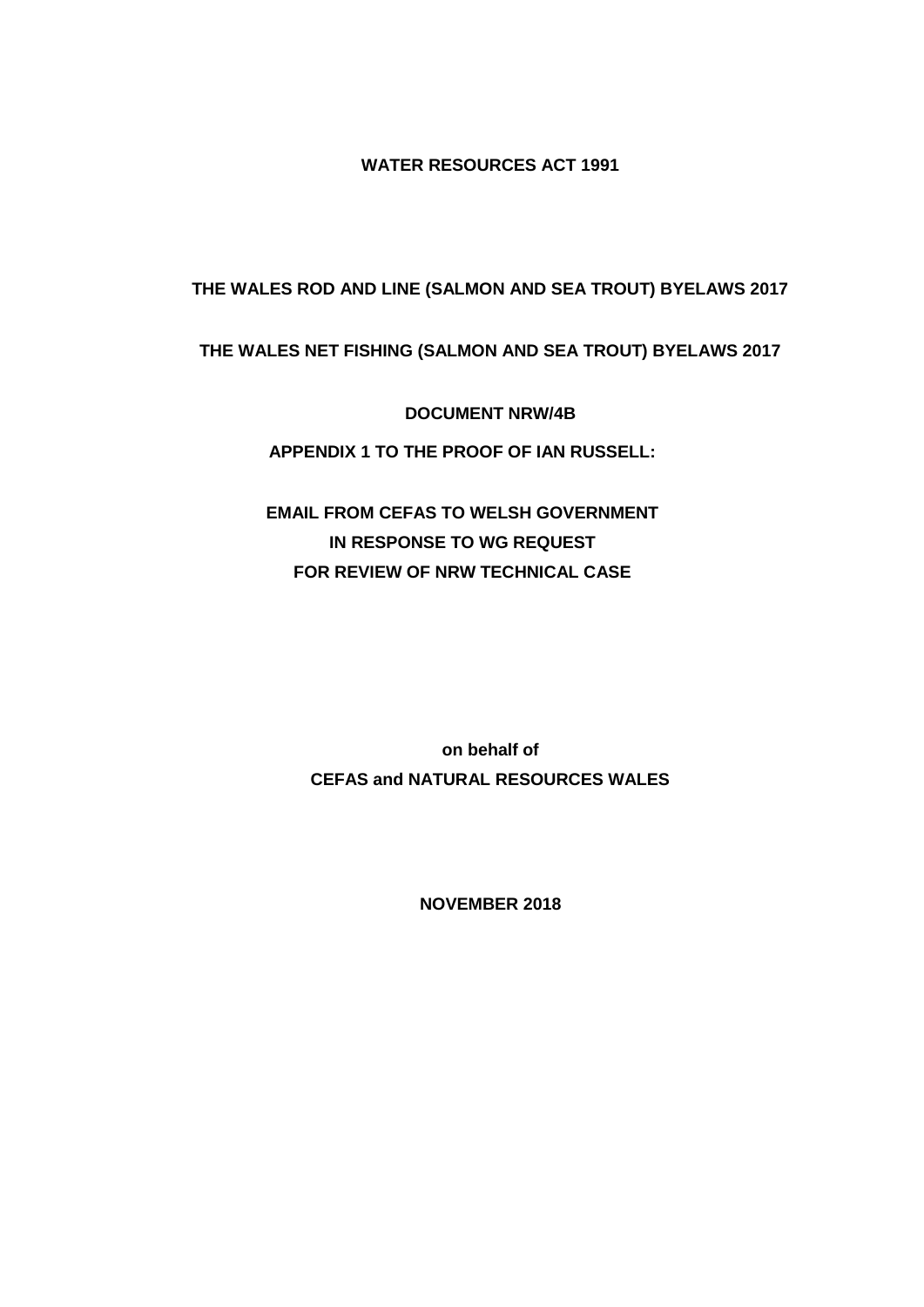#### Jeremy

You asked for comments in relation to the draft proposals submitted by NRW in relation to possible new controls on the exploitation of salmon and sea trout in Wales. Three documents were provided initially:

- Draft technical case supporting a public consultation on proposals for new fishing controls (byelaws and a new Net Limitation Order) to protect salmon and sea trout stocks in Wales;
- Document containing supporting Annexes 1 to 13 (excluding Annex 3);
- Document containing supporting Annex 3.

Following the initial drafts (sent by you on 23 June), I subsequently received updated drafts of all three documents from NRW on 29 June. Following subsequent discussions with Pete Gough, I also received a further update of part of the technical case (executive summary, conclusions and next steps). This sought to clarify the final position in relation to the way forward on the proposed measures for the border rivers with England; this followed recent discussions between NRW and the Environment Agency. The latter revision was provided on 5 July.

I have reviewed each of the documents, but have focused my main attention on the draft technical case. I have made some suggested edits to this document (using track changes) and have added a number of comments for you and NRW to consider in updating this draft. These edits/comments range from minor typographical corrections to more substantive issues of fact or where the text could be improved to clarify things. If any further clarification is required on the points raised, I would be happy to discuss further with yourself or direct with NRW. Below, I have provided some more general comments on the technical case.

The Annex documents were provided as pdf files and could not be readily annotated. However, these documents largely contained tables and figures (N.B. I have taken the raw data provided in these documents at face value), so the few comments I have on these documents have also been listed below.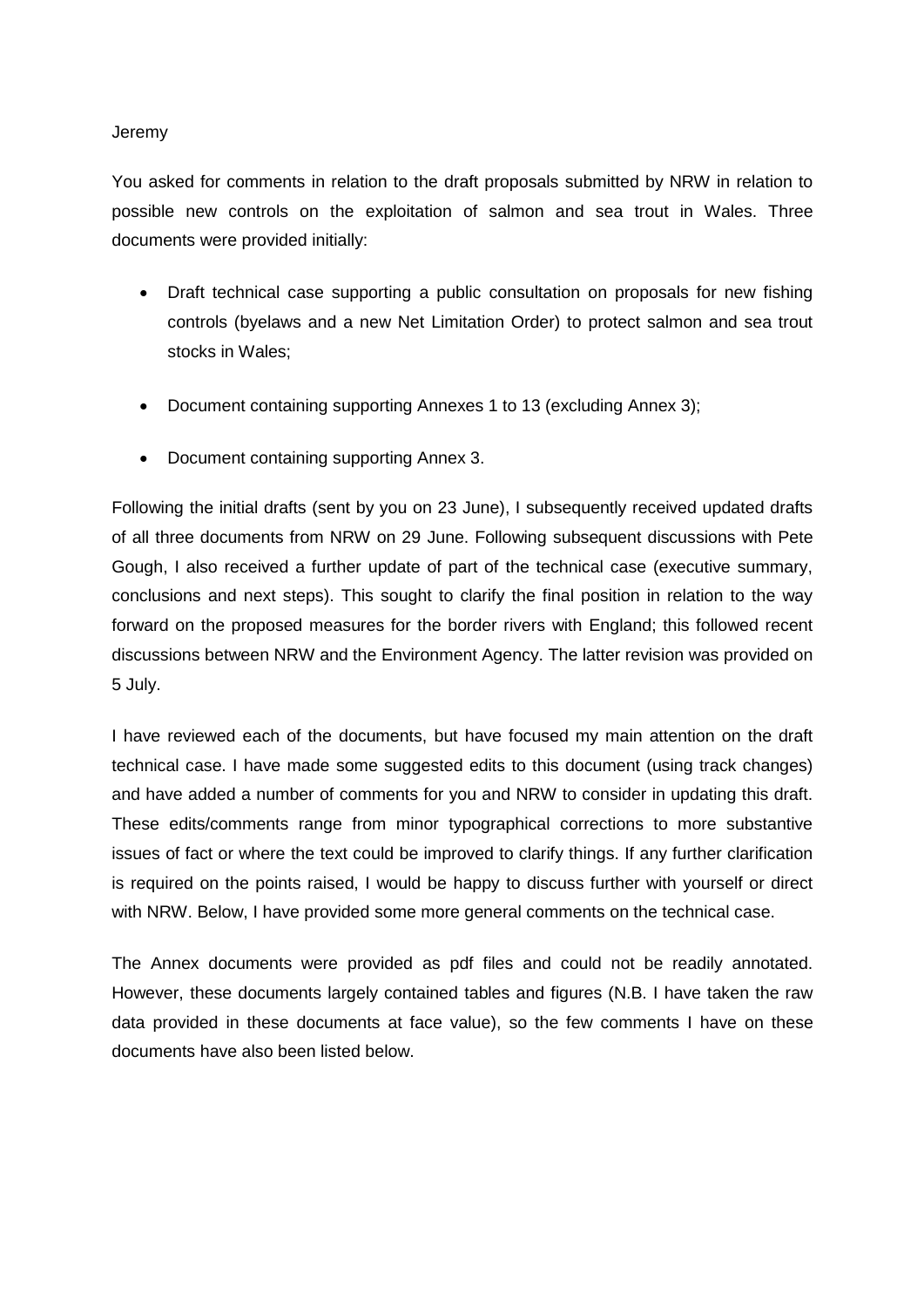## **Technical Case**

- 1. The decline in the status of salmon stocks in Wales (and England) is well documented and the most recent assessment of salmon stock status (for 2016) confirms that the majority of stocks remain in a depleted state. There was a marked downturn in stock status in 2014 and little appears to have changed since this time, with the vast majority of rivers in Wales currently categorised as being 'at risk' or 'probably at risk' - i.e. having a less than 50% probability of meeting conservation limits on a regular basis (in 4 years out of 5, on average - the defined management objective). In addition, juvenile surveys in freshwater indicate a downward trend in salmon fry abundance over the last 15 years in the majority of catchments for which suitable data are available.
- 2. Further, particular concerns have been raised about the very poor salmon fry levels observed in rivers across Wales (and England) in 2016. This appears to have been caused by a combination of abnormally high winter temperatures and, in some cases, elevated flows, alongside relatively low numbers of spawning fish. The unusual winter conditions experienced in 2015 are consistent with climate change predictions and highlight the increasing uncertainty that stocks are likely to face in the future. The low fry abundance in 2016 is likely to result in reduced smolt output and lower adult returns in coming years.
- 3. The status of sea trout in Wales appears to be a little better than salmon, but also gives cause for concern. The primary method for assessing the status of sea trout stocks in recent years has relied on examining trends in catch per unit effort. As such, this has substantial drawbacks compared to the assessment approach used for salmon and, while the same category descriptions are used, it should be recognised that these are not directly comparable. Based on the latest application of this approach, around one third of the principal sea trout rivers in Wales have been assessed as either 'at risk' or 'probably at risk'.
- 4. NRW have, however, developed and applied a new approach for assessing sea trout stocks that is more biologically meaningful and provides reference points for assessing stock status that mirror the approach used for salmon. The application of this new approach is to be welcomed, although as with other approaches it relies on certain underlying assumptions which will ideally need to be verified further in the future. Using this new approach, closer to two thirds of Welsh sea trout stocks currently fall into the 'at risk' and 'probably at risk' categories.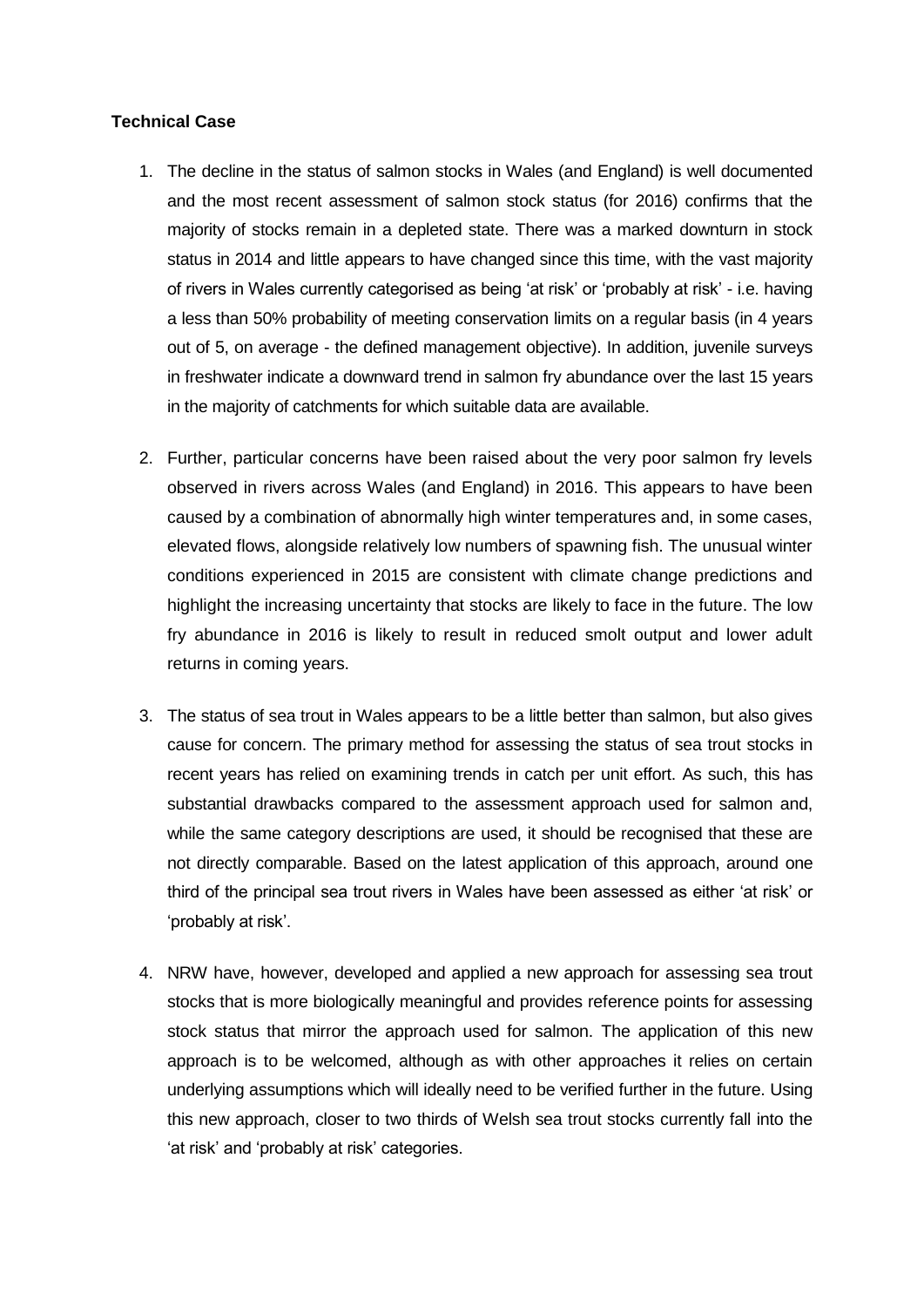- 5. Juvenile surveys for trout are more positive than those for salmon, with most catchments having relatively stable abundances or indicating positive trends over the last 15 years. However, trout fry densities in 2016 were also markedly below the recent 5-year averages in most catchments, indicating that they were also impacted by conditions in the winter of 2015.
- 6. The technical case thus makes a compelling case for further urgent conservation action to help arrest the decline in the status of salmon stocks, and to a slightly lesser extent sea trout, and to help restore stocks to healthier and more sustainable levels. The report recognises that both species are facing a wide range of environmental factors and stressors which are constraining productivity and stock status (and details some of the ongoing actions being made to address these). For salmon, the ongoing issues associated with poor survival at sea are a key concern, and highlight the continued importance of ensuring that conditions in freshwater are optimised.
- 7. NRW note that the current levels of exploitation are not the primary cause of the current low abundance and that the proposed measures will thus result in relatively modest increases in spawner numbers, although accumulated benefits would be expected over time. Nonetheless, it is entirely justifiable to aim to maximise spawner numbers in the short term and, while it is clearly important to continue to address the many other factors affecting stocks (e.g. water quality, habitat), it needs to be recognised that such improvements are only likely to be achieved over the longer term. As such, it clearly makes sense to implement appropriate fishery control measures in the short term to increase the numbers of fish surviving to spawn and to facilitate recovery.
- 8. The current technical case and supporting annexes are still in draft form and will require further editing. It is hoped that the various comments and suggestions included in the edited report attached will facilitate this process. In addition, there are some more general points that might help: (1) this may be a personal preference, but I believe it would help readability if the technical case was reordered somewhat, so that the assessment of stock status led directly into the options assessment with some of the other sections (e.g. wider issues, socio-economics) moved towards the back; (2) in the 'wider issues' section it might be useful to provide some additional examples of works being taken (e.g. as listed in the Annual Progress Report for NASCO), the current text is rather heavy on 'process' rather than actions; (3) it might be helpful to extend the useful analysis of potential benefits (additional eggs / spawners) that has been applied to some of the proposed measures across the whole package of measures; (4) there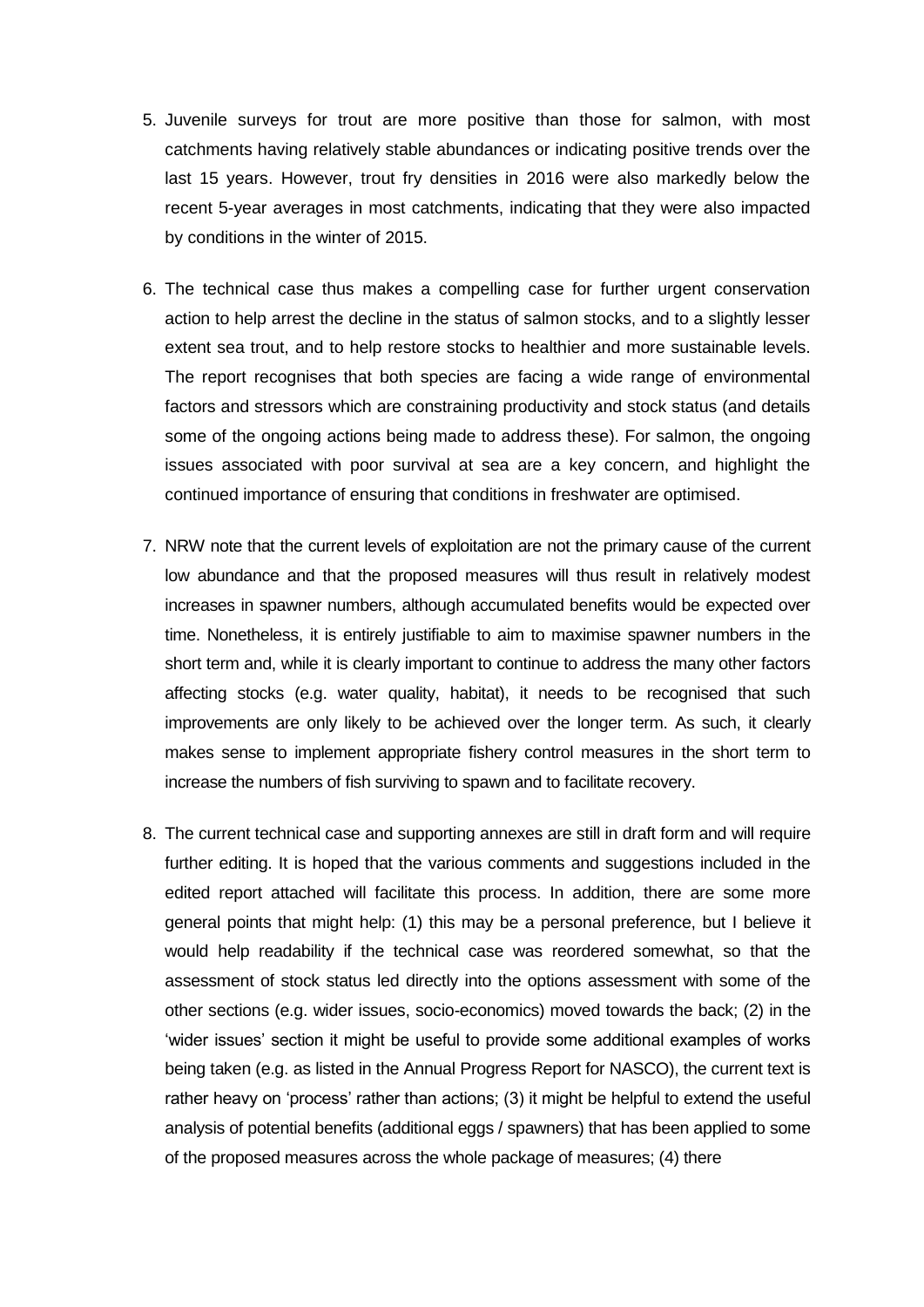is some duplication between text in the main report and annexes which could be addressed.

- 9. The measures proposed by NRW are varied and quite extensive in nature. In brief, these fall into three discrete strands:
	- Renewal of the existing 'all Wales' NLO this will provide ongoing restriction of net licence numbers at current levels for the majority of the fisheries (for which the current NLO expires in 2017). I understand that this will be pursued in the short term, with the expectation among net licensees that further conservation measures will follow. The net fisheries not included in the all Wales NLO are covered by alternative provisions (the fisheries on the River Dee are covered by a zero NLO, which doesn't expire until 2025; and small catch limits are imposed on the private lave net fishery on the River Wye).
	- A new Byelaw covering net and rod fishing across Wales (excluding crossborder rivers). For nets, this will impose new unified opening and closing dates for the fishing season across all fisheries within the NLO. This will also impose statutory C&R fishing for salmon in all fisheries at all times (with the exception of the Wye lave net fishery where catch is capped at <2 fish per licence under terms of a lease). Netsmen will still be able to fish for sea trout during the season providing any salmon caught are released alive. For rods, the Byelaw will impose statutory C&R fishing for salmon in all rivers at all times, with the exception of the 3 cross-border rivers. There will also be a number of method controls. For sea trout, statutory C&R fishing will be required in those rivers in the period when net fishing is also constrained. A maximum landing size (slot length) will also be introduced for sea trout, along with a number of method controls. The Byelaw would apply for 10 years.
	- New Byelaws covering the cross-border rivers (Dee & Wye). This will impose statutory C&R fishing at all times along with additional method controls. It is anticipated that complementary Byelaws will be issued by NRW and the Environment Agency to ensure that a consistent approach is applied for these catchments. The Byelaws would apply for 10 years.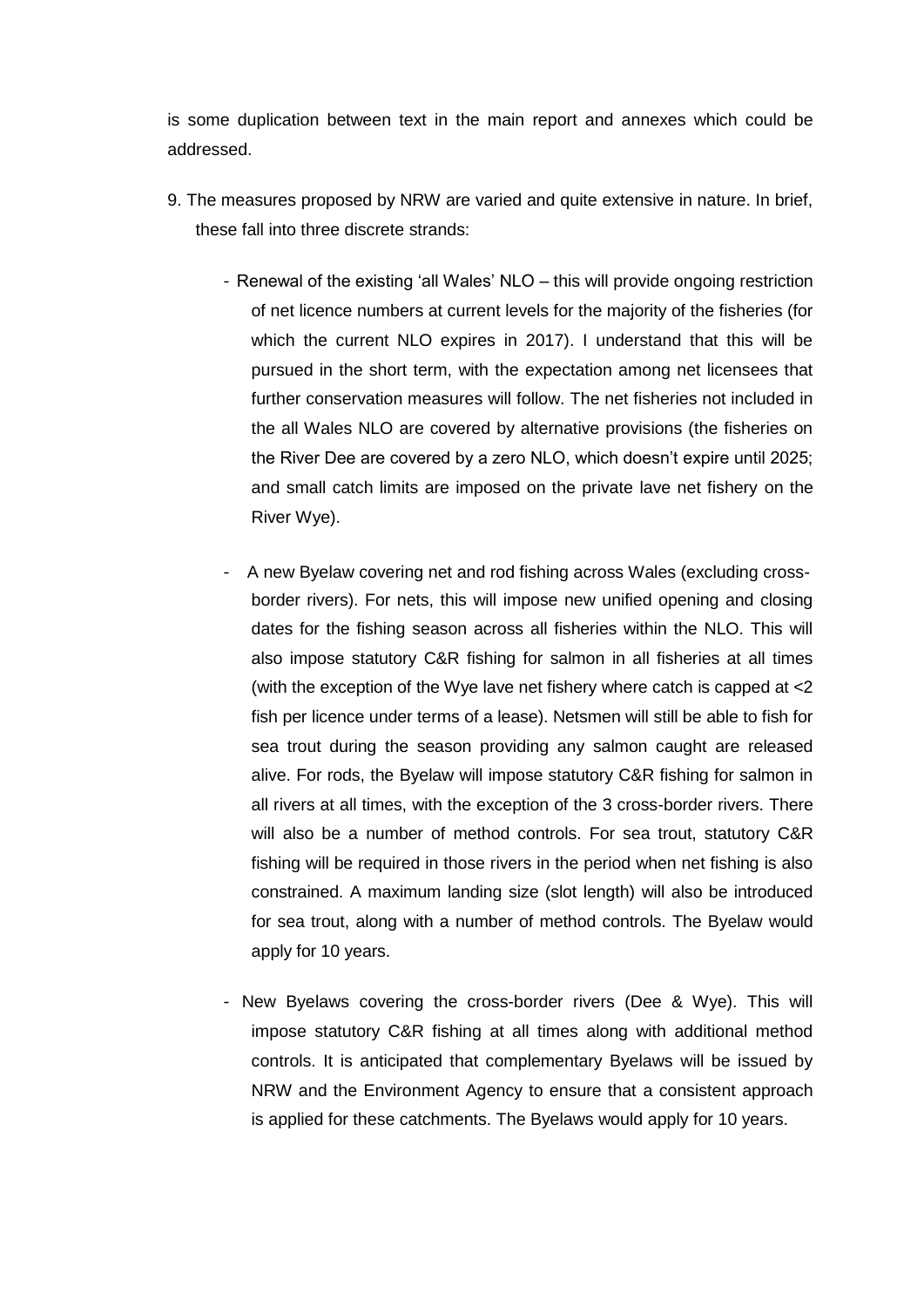- 10. The NRW Technical Case provides a comprehensive evidence base in support of these proposed measures, and these appear proportionate and reasonable. The measures have also clearly been designed to ensure proportionality in balancing the interests of both net and rod fishery sectors while addressing the underlying need to better protect Welsh salmon and sea trout stocks. I am therefore happy to endorse them.
- 11. In view of the detailed nature of the proposals, it seems likely that there will be a need for increased dialogue with stakeholders and enforcement effort once the measure come into force and become embedded.

#### **Comments on separate report - Annex 1** – **13 (excluding Annex 3)**

- 1. Annex 1 principal salmon rivers. It would be useful to clarify that the 23 rivers include the Severn (along with the two other border rivers - Wye & Dee). The E & W Cleddau are usually reported as a single river (as they are in Annex 2 – principal sea trout rivers). The relevance of the asterisk on the SAC rivers listed in Annex 1 also needs to be specified.
- 2. N.B. There is a different Annex 1 included at the back of the technical case. Assuming this is also included, numbering will need to be clarified.
- 3. Annex 5 this indicates that the sea trout stocks in Wales are assessed using just the CPUE method. No mention is made of the new approach. Much of the information (table, figures and decision structure plan) are repeated in the technical case or elsewhere, so seems to represent unnecessary duplication.
- 4. Annex 6 again, much of this duplicates information in the technical case, so seems to represent unnecessary duplication. The headers on the scatterplots of CPUE (not included in the technical case) are incomplete.
- 5. Annex 7 WFD compliance this also duplicates the technical case. The introductory text to the figures (whether here or in the technical case) needs improving, as it is currently rather unclear.
- 6. Annex 8 current projects and initiatives delivering fisheries outcomes. There was nothing in this annex, so it is unclear whether it is needed or is meant to be covered by the section in the technical case dealing with 'challenges to stocks'.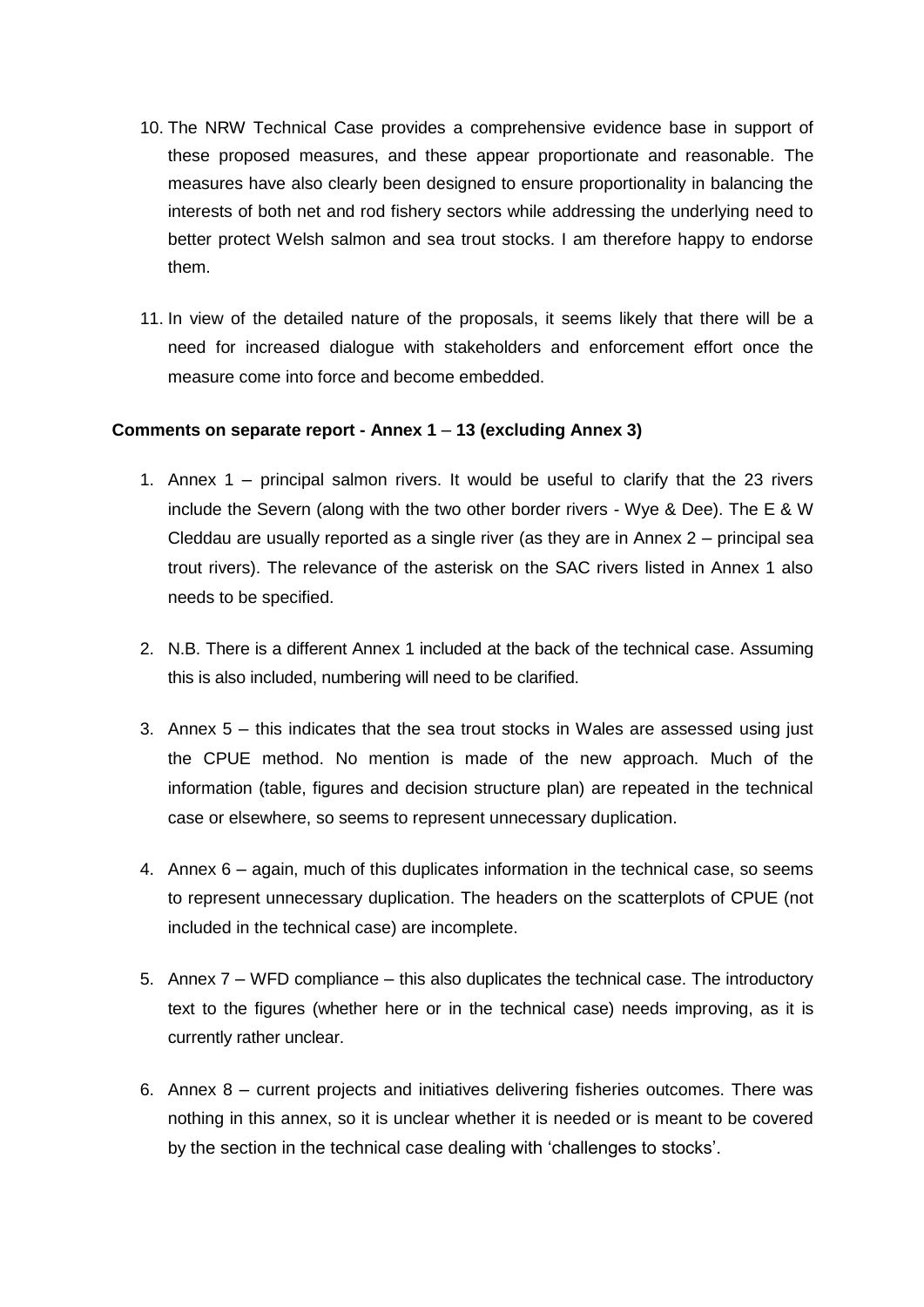- 7. Annex 9 this is an extensive annex providing responses to an earlier questionnaire on exploitation controls. As far as I could see, there was no reference to this Annex in the technical case. It would seem to be appropriate to include a short section on the outcome of this survey in the report.
- 8. Annex 10 provides a further version of the decision structure plan, so is not needed.
- 9. Annex 11 NRW Board Papers. These have not been reviewed in any detail as they have been assumed to reflect the more detailed technical case (and are already final documents presumably). They should, however, probably be referenced in the technical case. They also contain some points (e.g. on WFD compliance), which don't seem to have been included in the technical case and perhaps could be.
- 10. Annex 12 (NLO) & 13 (byelaws) don't seem to be referenced in the main body of the technical case report.

# **Comments on separate report - Annex 3**

1. Annex 3 provides detailed catch and juvenile data for all the principal river catchments in Wales. As noted previously, these data have been taken at face value. Some minor corrections were noted: (1) legends on some of the early catch plots were incorrect (i.e. series 1 or series 2 rather than specifying 'rod killed' or 'rod released'); (2) given that counter data were provided for the Taff and Teifi, it was unclear why the returning stock estimates for the Dee were not included; and (3) unlike all the other plots, the net and fixed engine catch is missing the data for 2016.

### Best regards

Ian

Ian Russell Senior Advisor, Salmon & Freshwater Science Directorate Cefas Lowestoft Laboratory Pakefield Road